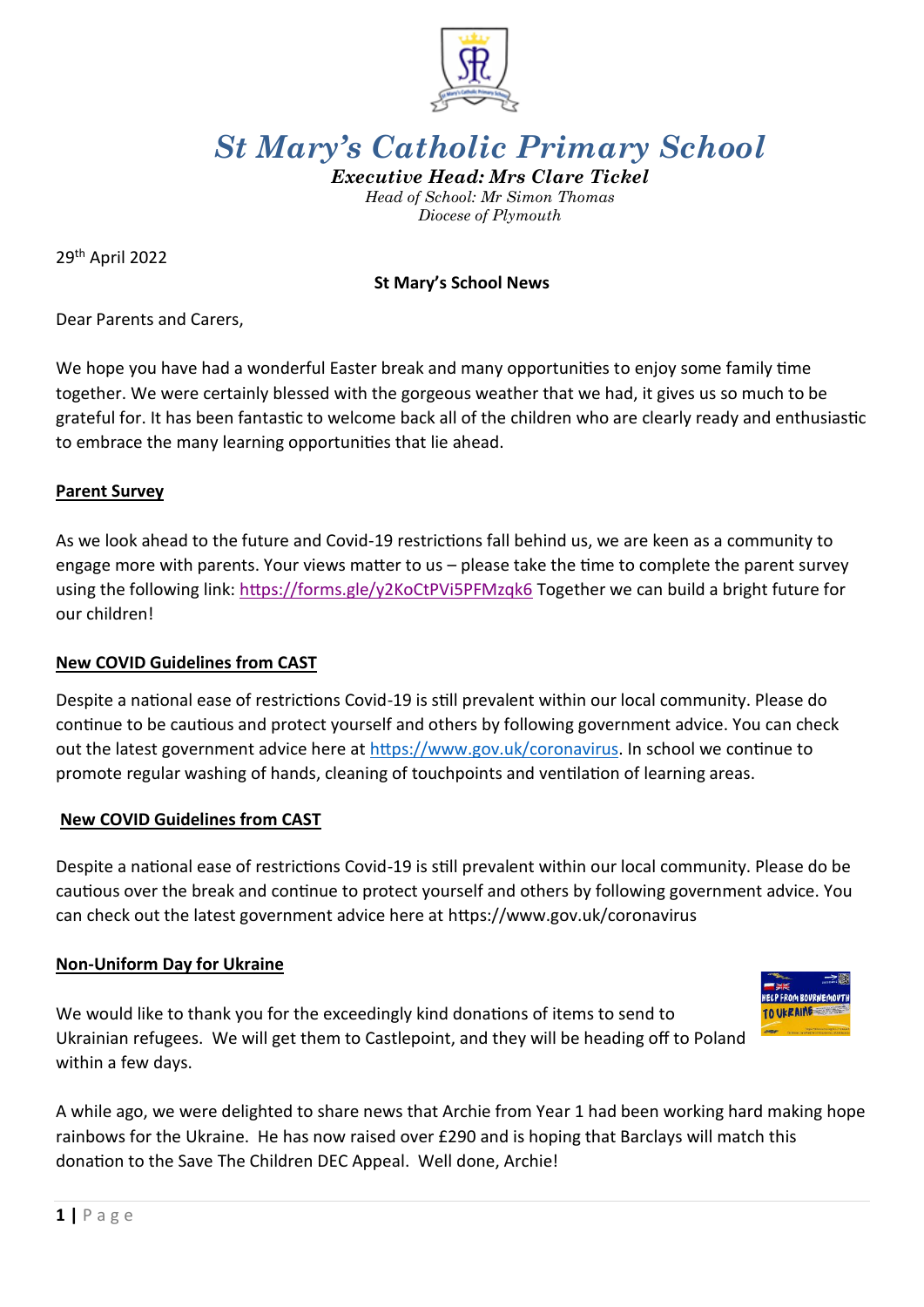# **Litter Bingo**

Please see a Litter Bingo attachment, if your child would like to help the community by picking up stray rubbish, then they can record on the bottom of the



sheet how many bags of rubbish they have managed to collect. Bring the bingo sheet into school and get house points! Let's help keep Britain tidy.

## **School Mass at St Mary's Church**

We celebrated Easter in our whole school Mass today which was led by Fr. John. Children led different parts of the mass beautifully. We are so grateful to be able to come together as a whole school to worship and we look forward to inviting more parents to join us at our next mass later this term.

## **TIKTOK**

Can we please remind parents that all children in our school are too young to have a TIKTOK account. The minimum age is 13. If you are permitting your child to use TIKTOK on another account, this should always be supervised.

# **BSO concert**

Are any parents from 3S, Year4, Year 5 or Year 6 able to join us on the **18th of May** to walk the children to the Lighthouse and stay with us for our forthcoming afternoon with the Bournemouth Symphony Orchestra? We have been asked if we could be part of a livestream on the day; please, could all parents consent on SCOPAY that they are happy with the photo, film and social media permissions for the children?

## **Reading volunteers**

If you have an hour or more that you could spare, we would love to welcome you as a reading volunteer in school. Please contact the office if you might be able to help. Volunteers will need to have a valid DBS which we will be happy to arrange.

## **Celebration of Learning**

Well done to Stirling from Year 3 for creating this wonderful painting during the Easter holidays. Well done!



## **Assessment Information**

Letters are going home soon to update parents on the assessment procedures for specific year groups. Please support you child by ensuring they have a good breakfast and get a good night's sleep. If you are concerned that your child is struggling to sleep or breakfast routines can be challenging, then please talk to your child's teacher or our pastoral team including Mrs Wright, Mrs Watts, or Mr Thomas**.**